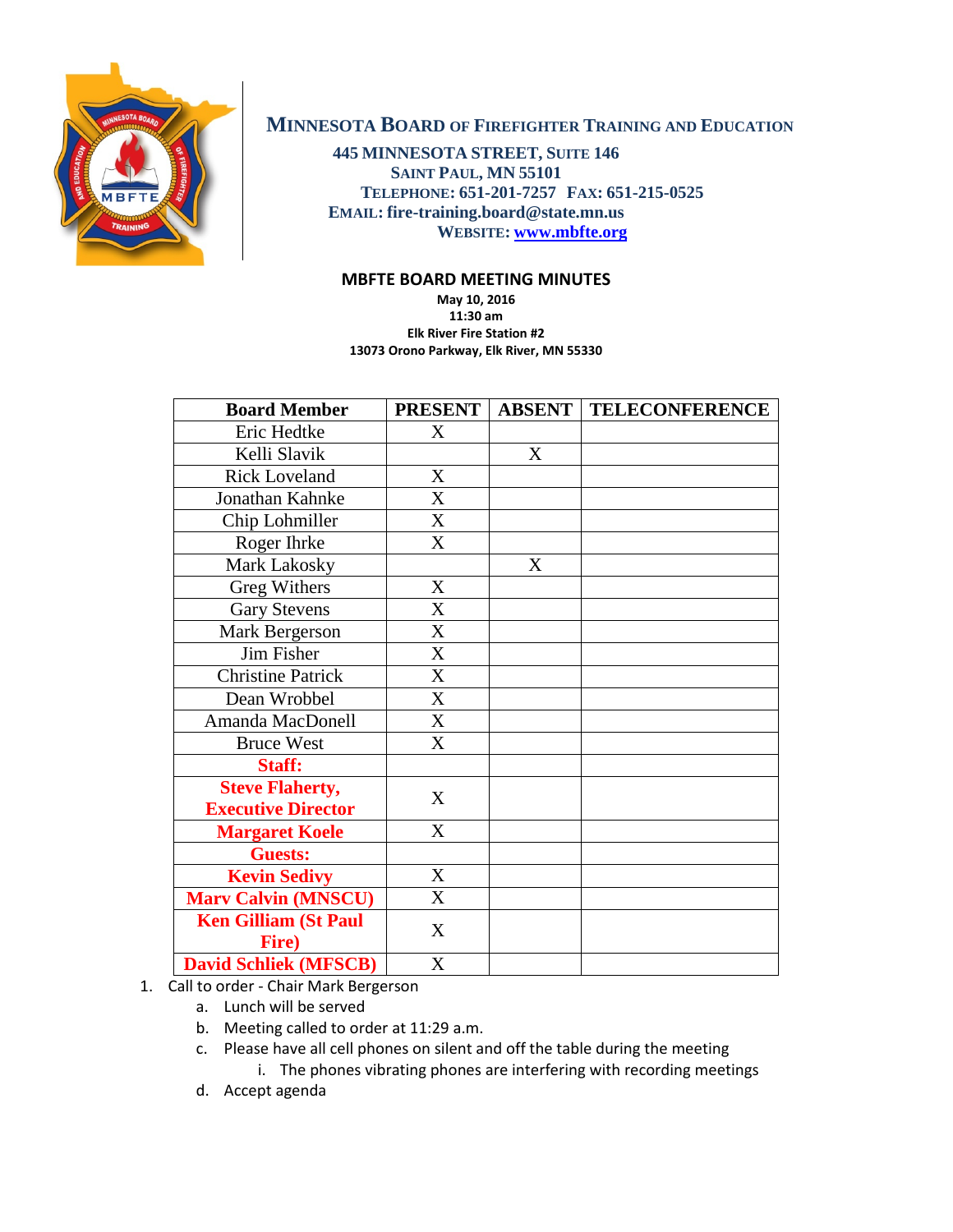- i. Agenda accepted as written with no new agenda items added.
- 2. Approval of Minutes as Written
	- a. February 9, 2016 Board meeting minutes
		- i. Christie Patrick wanted a correction made to the minutes that she was on teleconference for the board meeting.
			- 1. Amanda MacDonell motioned to approve the minutes with the correction being made, Chip Lohmiller second the motion carried and motion carried to approve the minutes.
- 3. Officers Reports
	- a. Chair, Mark Bergerson
		- i. Nothing to report.
	- b. Vice Chair, Chip Lohmiller
		- i. Nothing to report.
	- c. Treasurer, Dean Wrobbel
		- i. Bruce West, Fire Marshal, Fire Safety Account balance update
			- 1. The current account balance is \$10,518,367.40.
			- 2. The budget amount is \$13 million.
	- d. Secretary, Amanda MacDonell
		- i. Nothing to report.
- 4. Reports
	- a. Executive Director Steve Flaherty
		- i. Update on Incident Safety Officer training
			- 1. This project will end on June 30, 2016.
			- 2. 75 classes have been reimbursed through February with 60 left in the budget for this fiscal year.
		- ii. Leadership Development
			- 1. Completed two full courses this fiscal year and two courses from 2015 completed.
			- 2. Total of 32 students this fiscal year and total of 64 for both years.
			- 3. The courses have come in a couple hundred under budget.
		- iii. NFPA 1001 Project
			- 1. Reimbursed 783 students, total 1045 budgeted, still have invoices not submitted by training providers. 43 seats were funded with 20 for academies. We had 137 seats turned back and some providers are up to 68 seats funded through the process.
		- iv. Training Reimbursements
			- 1. 385 departments have submitted reimbursements to date, with four departments submitting this round that have not submitted prior rounds. We have 53 that did not submit last year and have submitted this year.
				- 1. EMS training \$882,000 submitted invoices, of that \$165,000 has been EMS, \$123,000 initial EMR & refresher and \$42,000 for other EMT/EMS training.
		- v. Conferences
			- 1. 19 have funded with 11 submitted to date, with over 1600 attendees.
		- vi. Live Burns
	- 1. Funded 123 live burns, with 62 we are still waiting for paperwork from. b. Executive/Legislative Committee - Chair Mark Bergerson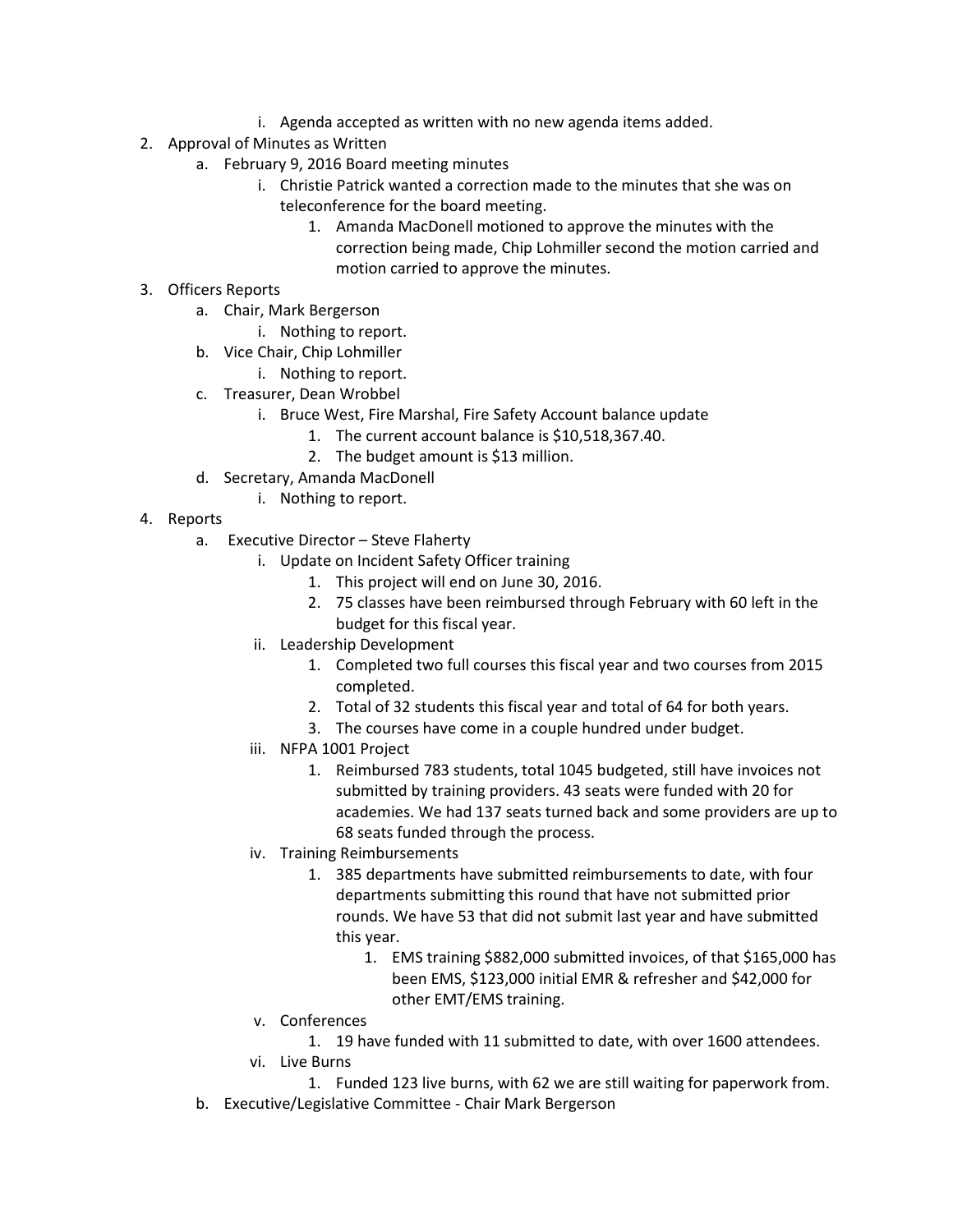- i. We will discuss throughout the agenda as we move forward.
- c. Licensing/License Review Committee Chair Eric Hedtke
	- i. Eric Hedtke reported that Margaret Koele, staff, went over the web site and data base combining our roster requirement with the recruitment retention program, so we are not asking the departments to do two separate rosters.
	- ii. We discussed having an "inactive" status license and after discussion it was decided not to move forward with that type of a license. The licenses will be active and expired with a reinstatement application process.
	- iii. Statutory Legislation Changes in FY17 Session
		- 1. Working out the process for out of state applicants coming in as reciprocity. We will be having more discussion on this at our next meeting.
	- iv. Licensing and hiring practices for firefighters through HR departments
		- 1. The license committee recommends that the document between the Certification Board and MBFTE remain separate.
		- 2. The recommendation is that MBFTE put statute information regarding licensing on our form and reach out to the League of Cities through our board member representatives to have the document put into their HR manual.
- d. Training Committee- Chair Dean Wrobbel
	- i. Leadership Development program has been well received and we want to see that we can continue to fund at this level or more.
		- 1. We have 38 on a waiting list for this class and we are able to host 16 per class.
	- ii. Rail & Pipe
		- 1. \$150,000 used out of \$500,000 set aside for three fiscal years of training.
	- iii. HMEP Grant
		- 1. This grant is for \$301,000 and will be an annual grant passing through MBFTE.
		- 2. Any unused funds of the \$229,000 training portion will be used toward NFPA1001 seats.
	- iv. Conferences & Seminars
		- 1. The committee is revising the application for this program.
			- 1. The application will be designed to get more clarifying information, speakers and budget information for the events that funding is being applied for.
			- 2. The committee will draft a scoring system that will be developed to evaluate the applications that are received.
		- 2. The committee would like to display our MBFTE banner at the events funded.
			- 1. The committee would like to show MBFTE sponsorship of a speaker or that we sponsored a portion of the event.
		- 3. Time Frame
			- 1. The committee set a time frame for the applications to be received June 1 through July 25.
			- 2. This will give the committee time to go over the applications and make a decision on the ones that would be funded. The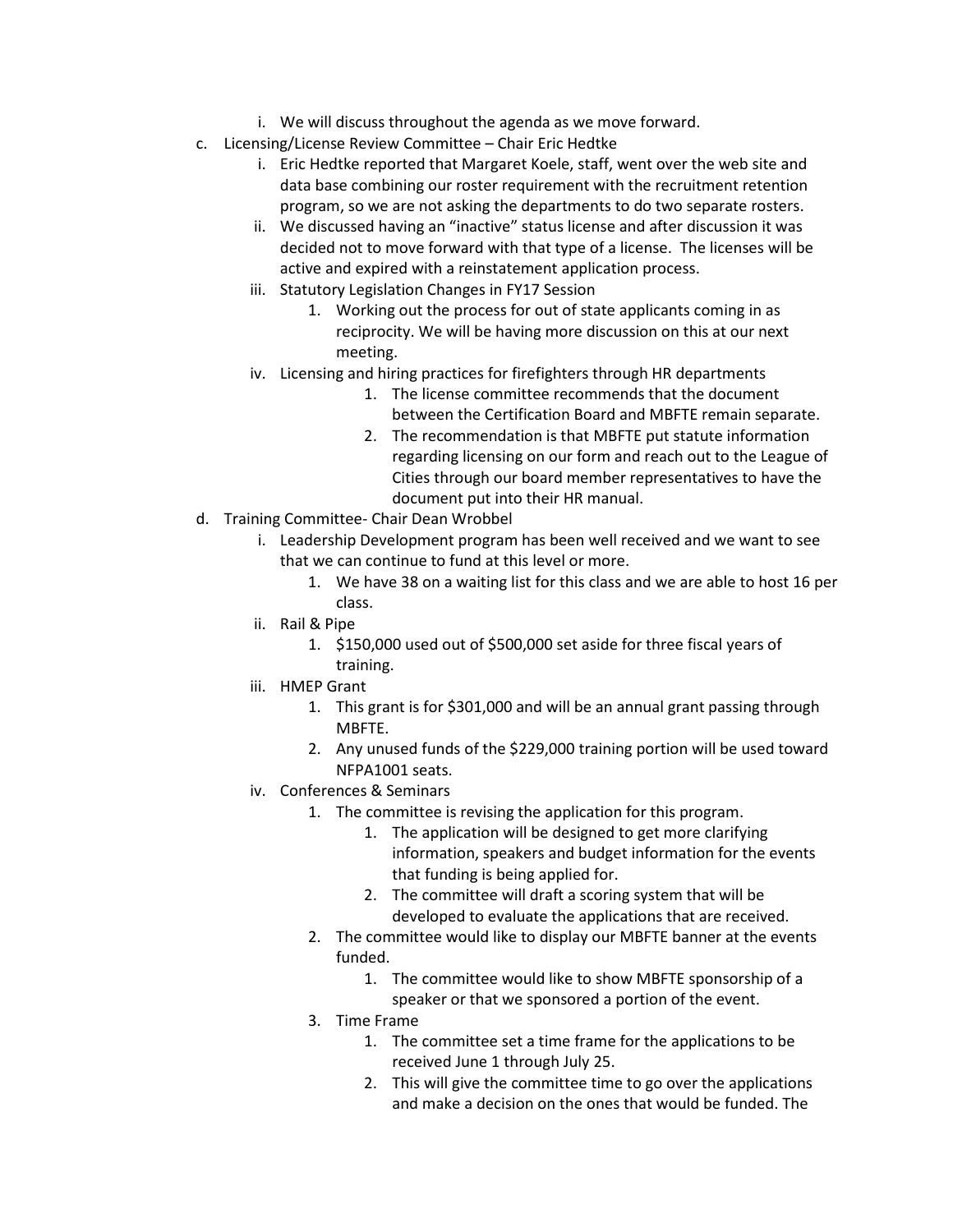committee would then bring the board specific information on the amount being requested to fund the approved events.

- 4. The committee would like a member of the committee, staff or board to attend each event that would be funded by MBFTE. The committee would like a report or evaluation back regarding the event that was attended.
- 5. The committee would like to recommend to the board splitting the NFPA1001 program between two fiscal years. We would like to see all firefighters trained to 1001 level.
	- 1. The committee would also like to recommend to do another bridge class. This would get the firefighters up to NFPA1001 compliance.
	- 2. This funding would be added to the request through the presentation for the Fire Service Advisory meeting by Steve Flaherty, Executive Director.
		- i. Request would be for 500 seats at \$500 per seat for one time appropriation funding.
- 6. Special projects
	- i. The committee would like to put in a recommendation for special project funding for Behavioral Health, Critical Incident Stress Management for up to \$2500 per region and get proposals. We would like to start with regions and if we see a greater need we then would like to get it out to all the departments. We will be also putting this project in to the presentation at FSAC for additional funding for FY17.
		- 1. Eric Hedtke commented that the League of Cities Insurance Trust may want to join efforts with this type of project as that is considered a workers compensation issue now.
		- 2. Rick Loveland asked if this would be put out to one provider or open to anyone that is offering the training.
			- a. Mark Bergerson commented that we would like to work with each region to put together the training and give the committee proposals. There are three different pieces to this behavior health training: PTSD, CISM, suicide awareness. This would be the theme of the funding and the region could decide what type of speaker they would like to present on a certain topic in this category.
			- b. Rick Loveland would like to see a uniform process put together so we do not have three speakers in one region.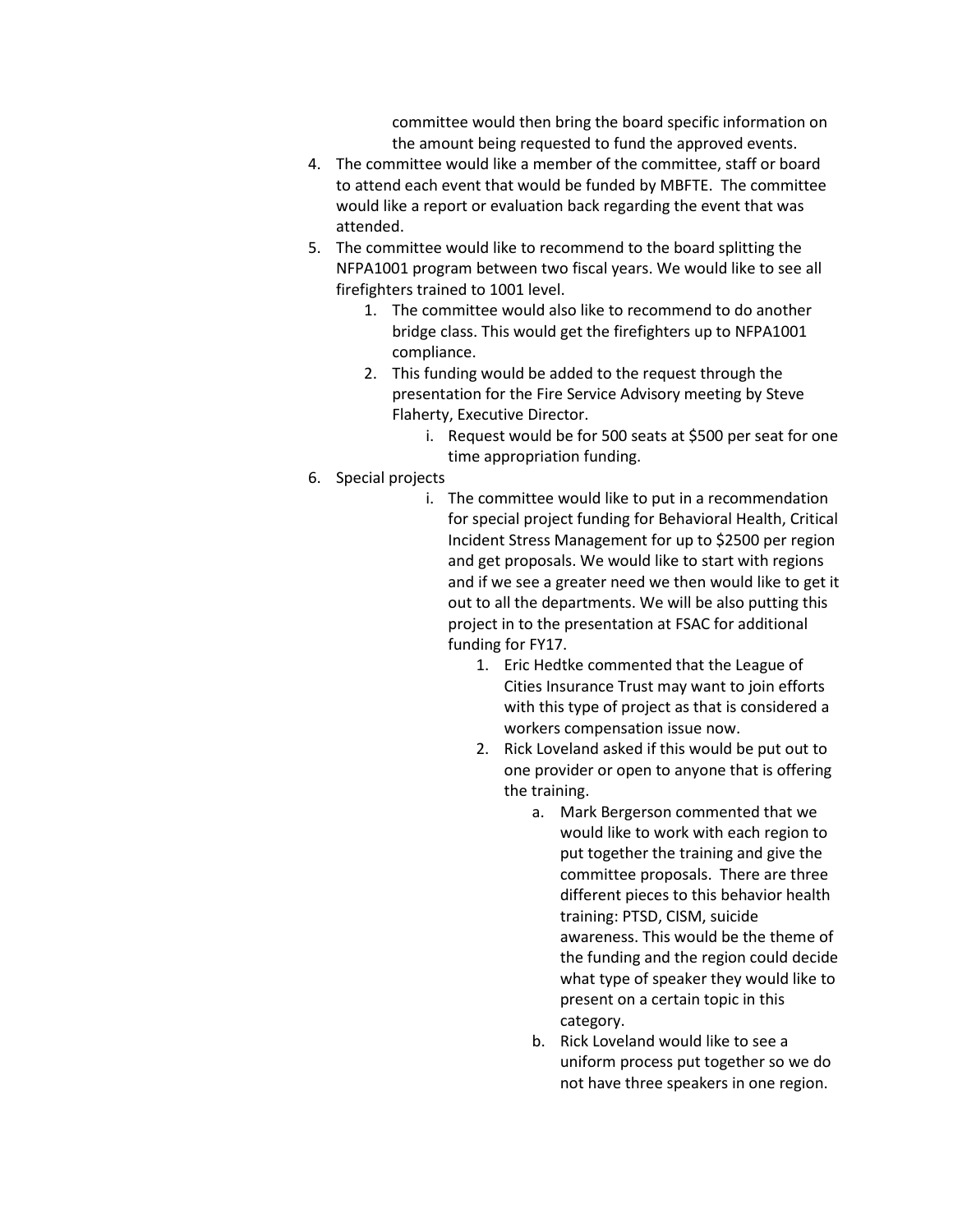- c. Mark Bergerson would like to see what the need is in each region.
- d. Steve commented that it would be feedback from who presents to give us information on what more the fire service was requesting from their presentation. This would be based on the need for a specific topic.
- e. Mark Bergerson would like to build the program and base it on need of each region for the departments in that region.
- f. Eric Hedtke would like to know who will coordinate with all these speakers.
- g. Dean Wrobble, commented that the committee decided to recommend putting the request out to FSAC for extra funding for this type of program. Then have regions set up speakers under the criteria of the program being funded, which then we would ask for an evaluation to be completed and then base building a program on need. If we see the need we would put an RFP out to get this program going.
- h. Rick Loveland commented that we need to have one person to go out and present so it is equal and consistent messages going out to each region. Each region may have different opinion based on the different presentations
- i. Gary Stevens mentioned this should go out prior and ask if each region would like this sort of training done. Once we have feedback then develop the program.
- j. Mark Bergerson, replied there is one time money available through FSAC, but we would like to request funds on behavior health now and put together the process if we receive funding.
- k. Bruce West, Fire Marshal, commented that if you do the RFP for four people then go through evaluation process and that each item you want is covered, then base it on those four people to select to carry the program on.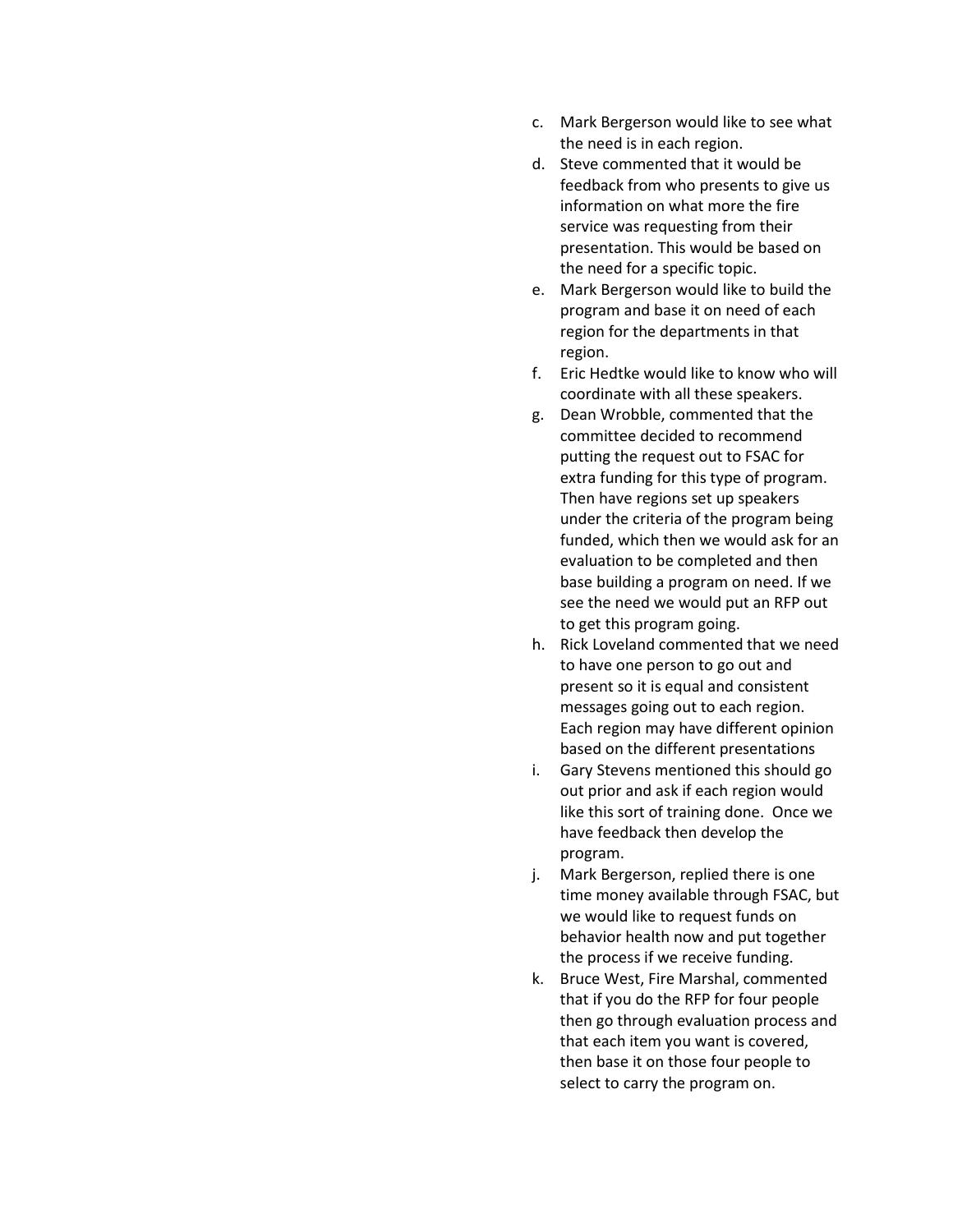- l. Rick Loveland wants to see a deliverable outcome.
- m. Dean Wrobbel wanted to clarify this is awareness not training.
- n. Bruce West, Fire Marshal, commented the outcome is awareness and where to go from here.
- o. Roger Ihrke, would like to see this done in sectional schools.
- p. Bruce West, Fire Marshal, is hearing a lot about mental health issues in his travels, but this would be a very beneficial program in the regions and believes most regions would be willing to host something like this.
- q. Roger Ihrke commented that there is an issue with time for things like this and they do not get a lot of people at the region meetings.
- r. Eric Hedtke has concerns about the amount of people that would show up to something like this.
- s. Mark Bergerson would like to move forward from this discussion and just request the one time funds. If we get the funding then work out the specifics of this program.
- 7. The committee would like to see the Presentation policy approved at this meeting so they can proceed according to the policy guidelines.
- e. Fire Service Training and Licensing Specialist- Kevin Sedivy
	- i. Announcement that Kevin Sedivy has been hired as Fire Service Specialist under the Fire Marshal Division.
	- ii. Kevin Sedivy will be doing the same work as he has been doing and promoting MBFTE.
		- 1. Kevin Sedivy will continue to set goals with getting more departments using the funding.
		- 2. Kevin Sedivy stated that with three specialists covering the state it will be a benefit to getting information out about MBFTE. All of the specialists will be trained on MBFTE, the data base and compliance.
	- iii. Fire Specialist Positions Bruce West, Fire Marshal
		- 1. Marshal West is pleased to have hired Kevin Sedivy in the specialist position.
		- 2. Marshal West commented that they will be having three fire service specialist in the state with one in the east, west and south.
		- 3. The fire service specialist will be promoting MBFTE licensing, reimbursement, conferences, along with them attending the meetings. Kevin Sedivy will be the mentor for the next two positions hired on.
		- 4. It is the board decision if you want to replace the position.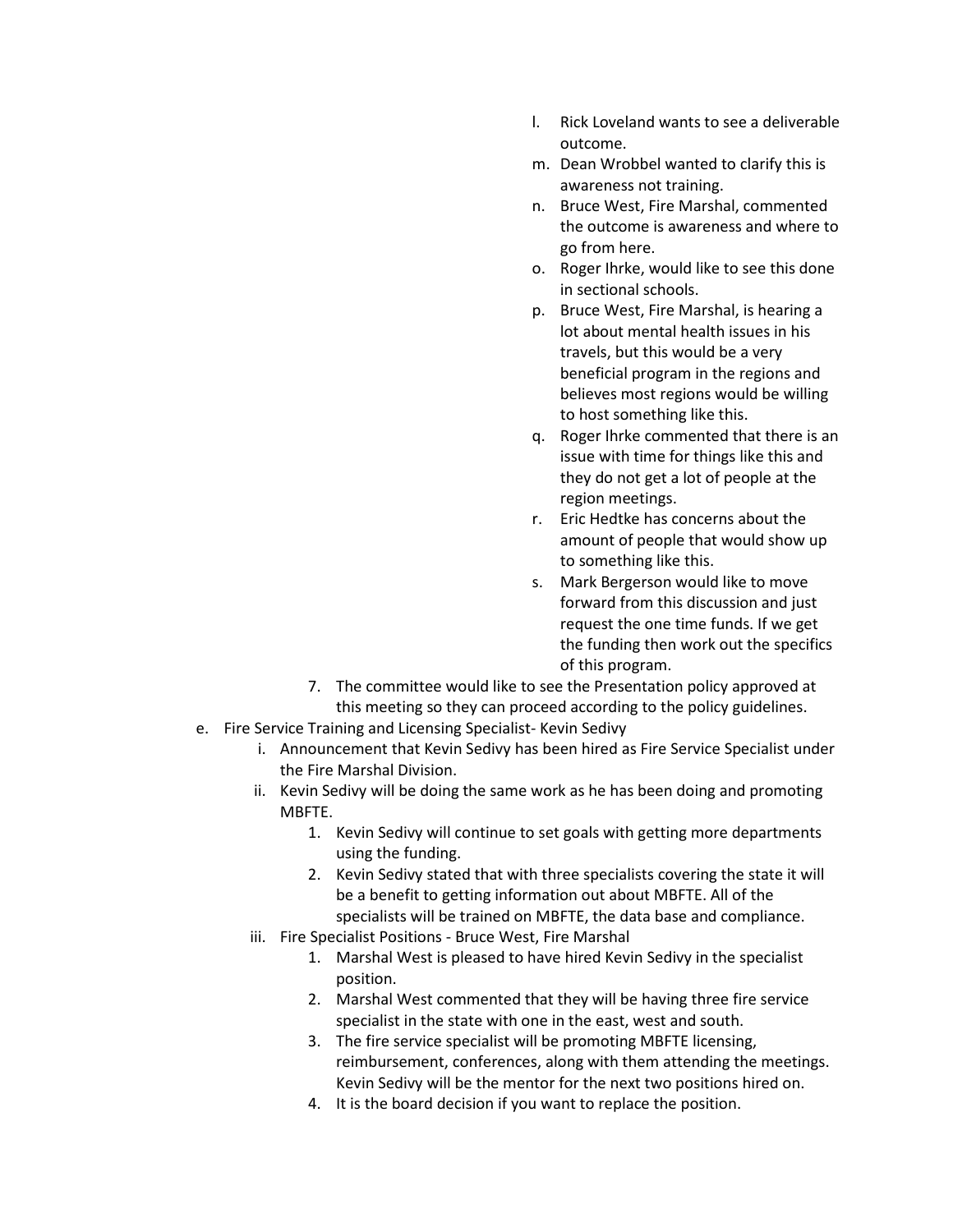- 1. It is not feasible to have someone running the whole state it will wear the people out.
- 2. The Fire Service Specialist will not promote the Certification Board, except to offer where they can get information from, unless it is a question they can answer regarding licensing and certification.
- 3. The second position should be hired in July.
- 4. Amanda MacDonell commented that it is a benefit to have the new people attend the meeting to understand what MBFTE is all about.
- 5. Steve Flaherty, Executive Director, thanked Kevin Sedivy for his contribution to MBFTE and he will do a great job for the Fire Marshal Division.
- 6. Mark Bergerson commented the Executive committee recommends to not hire the position at this time, but reevaluate in two years. This will give the board time to see how the three in the field are doing promoting MBFTE.
- 7. Roger Ihrke asked if the audit is going to be part of the specialist position. Margaret Koele, staff, replied that each specialist will be trained on the data base we built to accommodate doing audits. Marshal West, replied that the audit will be part of the position.
- 8. Dean Wrobbel would like to monitor the Executive Director position as to not overload his work level. Marshal West commented that with three specialist will try to attend county chief meetings and regional meetings in their area, which will relieve the Executive Director from traveling to all those meetings.
- 9. Steve Flaherty, Executive Director, commented if the board decides to replace the position then the operating budget would need to be increased by approximately \$80,000 to accommodate a higher level position and all the travel expenses that are incurred with that position.
- i. Executive Committee recommendation for the board was agreed upon to support the Executive Director to contact the board if there is a need to replace the open position and to work with HR to audit the position and get it up to senior level.
- 5. Old Business
	- a. Web Site and Data Base Update Margaret Koele, staff
		- i. Roster requirement online
			- 1. We have launched the online roster requirement for reimbursement through email and through US postal mail.
				- 1. Currently have 113 rosters uploaded to date.
				- 2. We have partnered up with the recruitment retention stipend program so departments only need to do one roster for both of our agencies, if that program goes statewide.
		- ii. Bubble information for Board and departments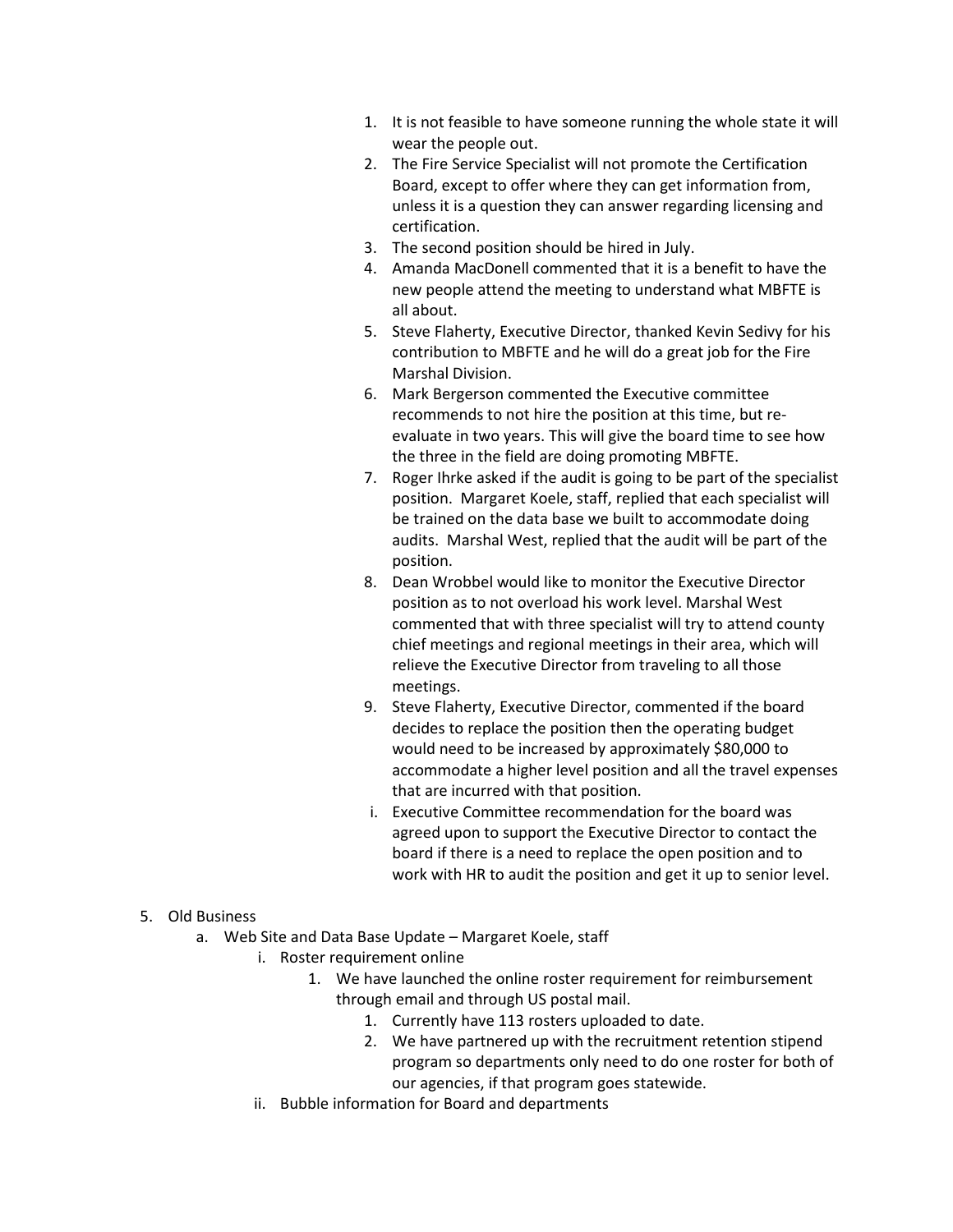- 1. We have been getting positive feed -back from departments on the information we are putting in bubbles on the department log in side. Each bubble has information that is for that particular department on staff numbers, licensed firefighters, reimbursement and NFPA1001 student information.
- 2. We also have bubble information on our web site for public view regarding reimbursement information, NFPA 1001 information and current up to date license information.
- 3. Steve Flaherty, Executive Director commented that we have added a calendar with MBFTE funded training or conferences with links to the information. This has been well received by departments and we are getting requests to put regional training information on the calendar as well. Mark Bergerson, Chair, replied that their department has been utilizing the MBFTE calendar and finding it very useful for training information.
- 4. Margaret Koele, staff commented we are working on building reporting and need board member input on what type of reporting the board would like to see.
- 5. Margaret Koele commented that we have built into the department login an online upload for reimbursement forms and invoices, so departments can track what they submit to MBFTE.
	- 1. Also implemented was an online reimbursement form that auto populates the department information and tracks their reimbursement dollar totals.
- b. Firefighting Training Study update
	- i. Bruce West, Fire Marshal Division
		- 1. Bruce West, Fire Marshal commented that on June 1, the Fire Marshal Division will request funds for \$109,060 for 796 hours to do a firefighting training study. We want to update the survey from year 2000. We would like to see how we have improved things since that study.
		- 2. Rick Loveland commented this will provide a clear path of where we need to be going strategically.
		- 3. Eric Hedtke asked if EMS funding will be part of this study. Bruce West, Fire Marshal replied this will be within the scope of the study.
		- 4. Gary Stevens wanted to question how many cities the survey will be going to.
			- 1. Marshal West commented they will sit down with M.A.D. (Management and Analysis Division) and decide that at a later date if get the funding to do the study. They will do listening sessions, phone interviews and surveys.
- c. Rail/Pipeline Safety Training Update Steve Flaherty, Executive Director
	- i. We are working with HSEM is in the next phase, which is the operations stage, the first stage was awareness training.
		- 1. Rick Loveland questioned all the backfill and OT is being tracked. Steve Flaherty, Executive Director replied that we would not track that from the HSEM grant, but we track that in our data base for our reimbursement side.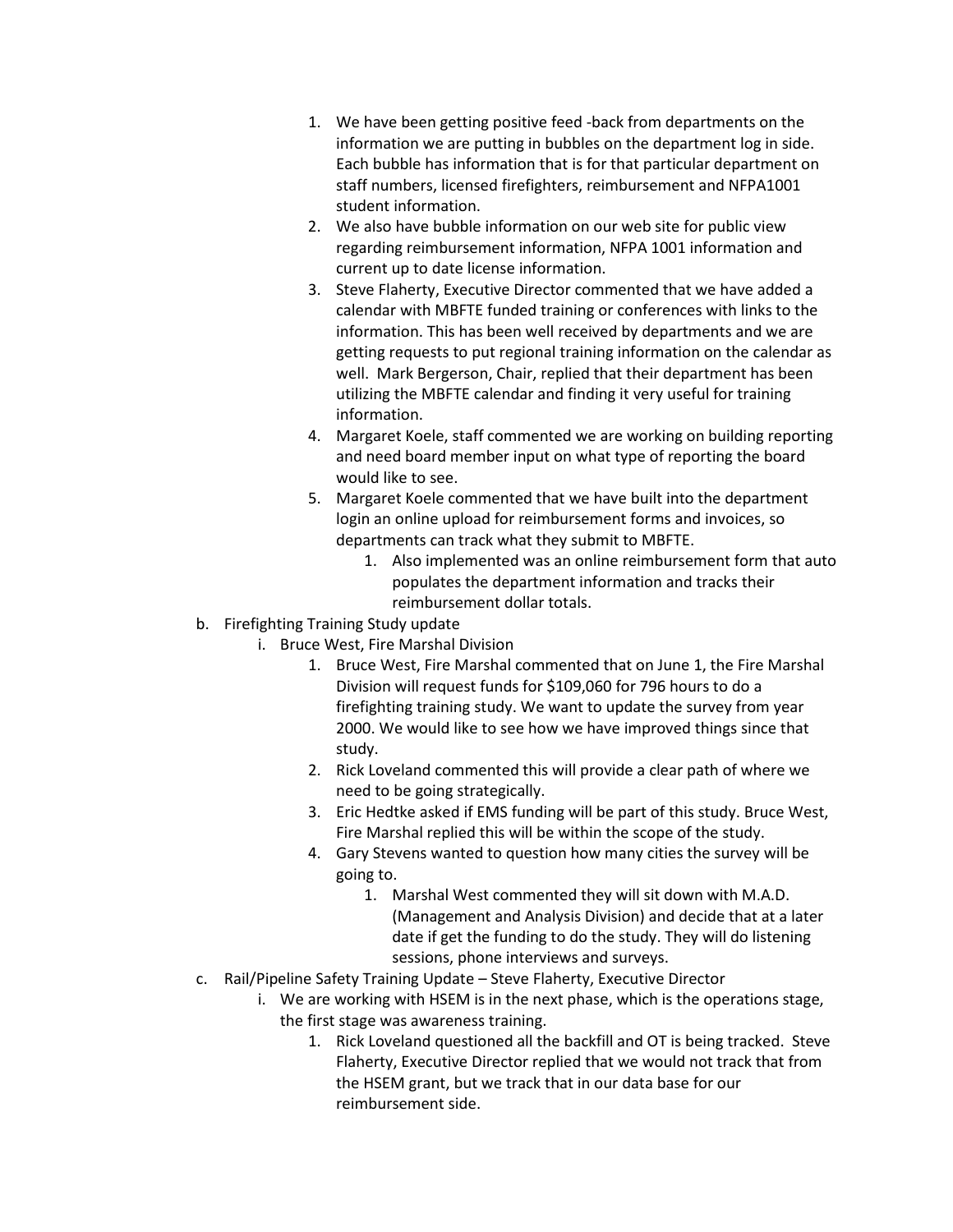- 1. Steve Flaherty, Executive Director replied out of \$882,000 there has been \$4,600 in back fill and OT for this fiscal year.
- 2. \$96,000 of that grant has been used of the Rail/Pipeline Safety Training to date.
- d. Chief Handbook update Kevin Sedivy
	- i. Kevin Sedivy, Fire Specialist, will continue to work on this subject, but take off the agenda for now.
- e. New Appointments
	- 1. Mark Bergerson
	- 2. Mark Lakosky MPFF (at-large)
- f. Presentation Policy
	- i. Discussion and approval vote
		- 1. Dean Wrobbel commented that this policy would let the committee set a special date and time for presentations to be brought before the committee.
		- 2. Motion was made to approve the policy by Jim Fisher, Amanda MacDonell second the motion, motion carried.
- g. Strategic Plan Discussion– Executive Committee Report by Mark Bergerson
	- i. ELA quote
		- 1. Ethical Leaders in Action quote is for the amount of \$2,250 for this quote
			- 1. Resolution to approve ELA quote of \$2,250, motion was made by Rick Loveland, seconded by Jim Fisher, motion carried with all in favor of the quote.
			- 2. Steve Flaherty, Executive Director will get some dates that will work for ELA to meet in the fall and set it up to be held at Camp Ripley.
		- 2. Steve Flaherty, Executive Director, brought up the survey responses from FSAC by MFCA as to what the needs are of the fire service. It clearly shows the importance of the MBFTE programs to the fire departments from the survey responses that were received.
- h. By Laws
	- i. Discussion and approval vote
		- 1. Missing meeting notifications in the bylaws was brought up last meeting to discuss again.
		- 2. Committee make-up
			- 1. Equal attendees for each organization
				- i. Mark Bergerson addressed attendance by Mark Lakosky (at large officer MPFF)
					- 1. Mark Lakosky sent an email to his organization In regards to possibly resigning from the Board due to meeting conflicts. Mark has only made one meeting since he was appointed to take the vacant seat that was left by Brian Sjodin. Once we receive official notice of resignation the seat will be posted as a vacancy with the Governor Office for applicants to apply.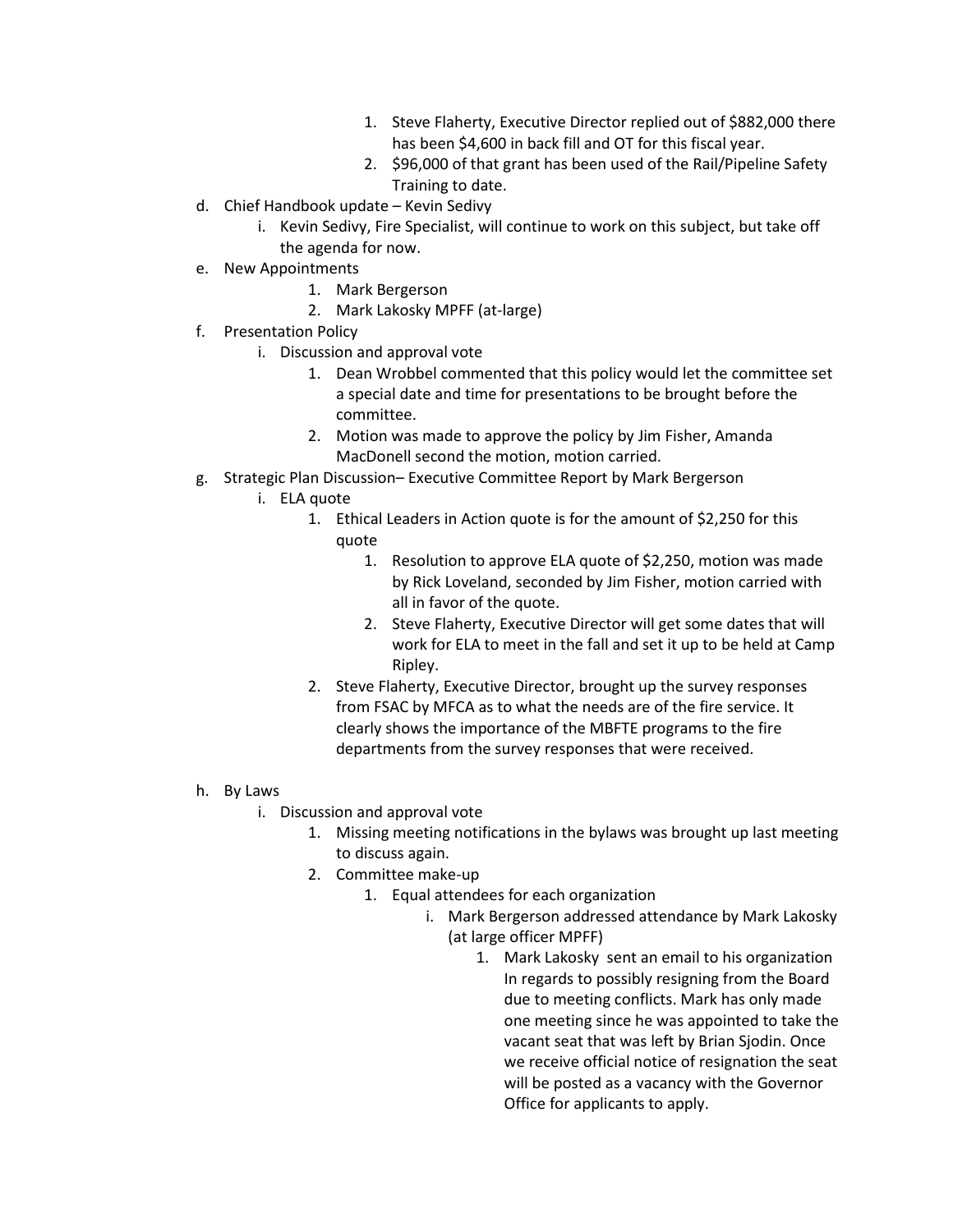- 2. Re-appoint At-Large Member for Board & Executive Committee
	- i. Mark Bergerson commented that we need to have a non -organization member.
	- ii. Rick Loveland motioned to remove Mark Lakosky from At Large officer of the Board, Jim Fisher second the motion, motion carried with 11 approve and 2 opposed.
		- 1. Nominations for the At Large Officer on the Executive Committee:
			- a. Amanda MacDonnell nominated Rick Loveland.
			- b. Mark Bergerson nominated Jim Fisher.
			- c. Dean Wrobbel nominated Greg Withers.
		- 2. Ballots were handed out and the vote majority was to appoint Greg Withers as the new At Large Officer for the Executive committee.
- 3. All board members decided to review the bylaws again and discuss for approval at the next meeting.
- 4. Mark Bergerson, Chair discussed to change meeting dates & times so staff can attend all the meetings.
	- i. Executive Committee remains as scheduled for one week prior to Board meeting.
		- 1. 10:00 12:00
	- ii. Training Committee
		- 1. Move to same day as Executive Committee meeting.
		- 2.  $12:15 2:30$
		- 3. Lunch will be served for members of the committees meeting through lunch.
			- a. Mark Bergerson brought up Mark Lakosky was a member on the training committee, so as Chair, he is now appointing Jim Fisher to replace that vacant seat on the Training Committee.
			- b. Rick Loveland wanted in the record that out of the three sub -committees only one has the three organizations represented. That is not equal representation.
				- i. Mark Bergerson, Chair, replied that the other members of the Board that represent League of Cities, Township Association or Public Member all have the same opportunity to sit on committees as the fire service organizations. We can revisit the committee make up when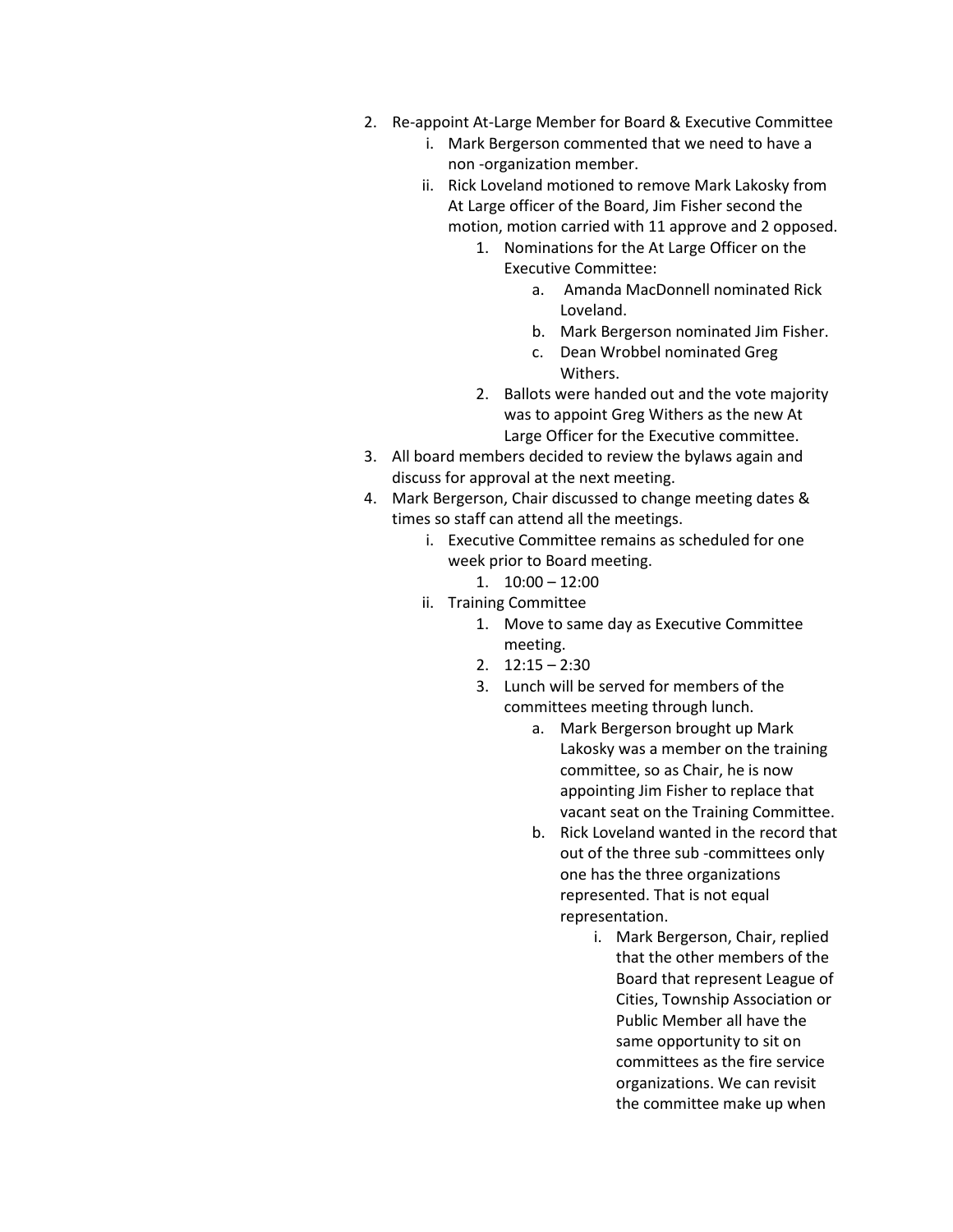the vacant seat is filled. All board members are welcome as guests at any meeting.

- iii. License Committee
	- 1. This committee will remain the same day as the Board meeting but change the meeting time. a. 9:30 – 11:15
	- 2. Board meeting remains the same.
		- a. 11:30 3:30
	- 3. The notice of changes will be done and new calendars sent out to the board.
- i. Project Suggestions (Replace Mass/Gross and ISO) Steve Flaherty, Executive Director
	- i. Cancer Awareness
	- ii. Critical Incident / Stress Management
- j. NJPA Reimbursements Steve Flaherty, Executive Director
	- i. NJPA EMS Reimbursements
		- 1. We are handling NJPA additional reimbursements. \$92,000 has been reimbursed to the NJPA five county region out of the \$143,000. 38 of the 49 departments have submitted for reimbursement from that region.
		- 2. FY17 will have the EMS side and Fire reimbursements for the 5 county region of NJPA.
- k. HMEP Grant Steve Flaherty, Executive Director
	- i. We are working on the new grant for next fiscal year.
- 6. New Business
	- a. Conflict letter Mark Bergerson, Chair
		- i. An anonymous complaint was sent to the Governor Office, Attorney General Office, Internal Affairs, and HR that there was a conflict of interest with a board member. The investigation was completed and they noted that proper procedures were in place and no conflict of interest was found within the board.
		- ii. Mark Bergerson, Chair, addressed we are here on behalf of the organizations we represent and not for personal agendas.
	- b. Certification Board Reciprocity and MBFTE License process for information for Department hiring
		- i. Steve Flaherty, Executive Director, commented that this was designed to help the hiring agencies understand what licensing and certification guidelines are within the state.
		- ii. Eric Hedtke replied that this was discussed in the license committee meeting to have this document written with MBFTE licensing guidelines separately and to have our board representatives of the League of Cities take the document to the proper people for the League of Cities manual regarding the hiring processes according to the state.
- 7. Public comment
	- a. No public comment was made.
- 8. Other Business
	- a. Bruce West commented deputy commissioner Mark Dunaski is retiring effective June  $14^{\text{th}}$